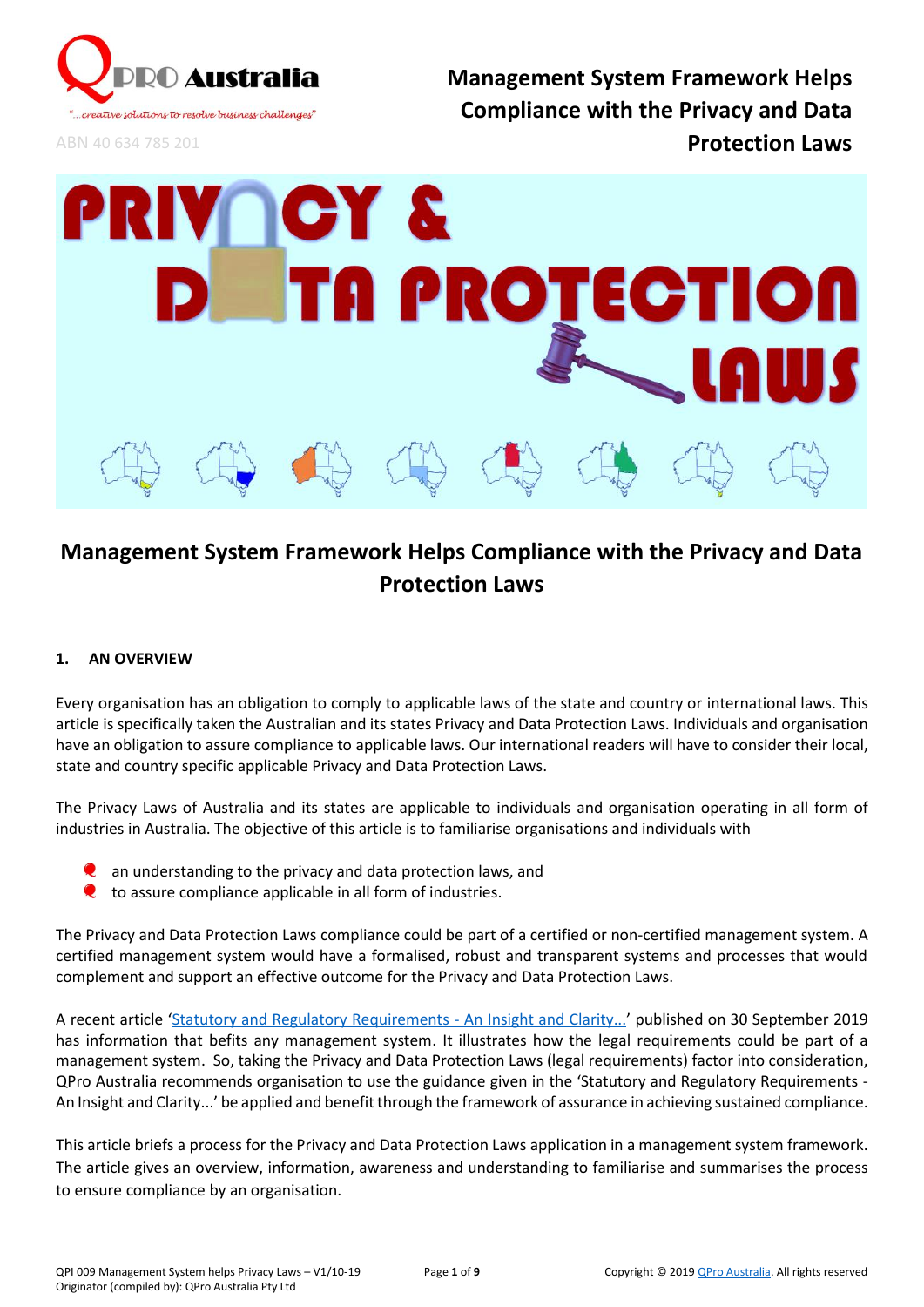#### **2. GENERAL AWARENESS**

We know and have heard a lot about PRIVACY LAWS but how much knowledge and information do you or your organisation have about the Privacy and Data Protection Laws in Australia. The Australian Privacy Laws protect individual's personal information that organisation and other industries may collect and process through their organisation for various reasons. As an individual or an organisation, compliance to Privacy Laws is a must. So, [QPro](https://www.qproaustralia.com.au/)  [Australia](https://www.qproaustralia.com.au/) have taken the effort to summarise, demonstrate the application and defined a process to assure compliance of Privacy and Data Protection Laws in a Management System framework.

## **3. HISTORICAL INFORMATION OF PRIVACY AND DATA PROTECTION LAWS IN AUSTRALIA**

Noncompliance to the applicable laws have SEVERE penalties including jail terms. The following are the applicable penalties that were current at the time of publication of this article.

## **3.1 Implication for Privacy breach, violation, repeat offence**

Government have increased penalties for failure to comply with Privacy Act. There are serious and severe implications for personal and data breaches. According to the [Office of the Australian Information Commissioner \(OAIC\),](https://www.oaic.gov.au/) an independent agency and national regulator for privacy and freedom of information within the Attorney General's portfolio.

Harm can include psychological, emotional, physical, reputational or other forms of harm and 'requires an objective assessment, determined from the viewpoint of a reasonable person in the entity's position.

## **4. PRIVACY AND DATA PROTECTION LAWS - OVERVIEW**

## **4.1 What are Privacy Laws?**

The Privacy Act 1988 (Commonwealth) regulates the handling of personal information about individuals. The Privacy Act includes the collection, use, storage and disclosure of personal information. The Commonwealth Privacy Act may be relevant to records held by a non-government organisation, where the organisation's records are not covered by the state or territory's information privacy laws.

The following are the Privacy Laws currently applicable in Australia

- 1. Commonwealth (Cth) law: [Privacy Act 1988](https://www.legislation.gov.au/Series/C2004A03712) (Cth)
- 2. Australian Capital Territory (ACT) law[: Information Privacy Act 2014 \(ACT\),](https://www.legislation.act.gov.au/a/2014-24/) [Health Records \(Privacy and Access\)](https://www.legislation.act.gov.au/a/1997-125/)  [Act 1997 \(ACT\)](https://www.legislation.act.gov.au/a/1997-125/)
- 3. New South Wales (NSW) law: [Privacy and Personal Information Protection Act 1998 \(NSW\),](https://www.legislation.nsw.gov.au/#/view/act/1998/133) [Health Records](https://www.legislation.nsw.gov.au/#/view/act/2002/71)  [and Information Privacy Act 2002 \(NSW\)](https://www.legislation.nsw.gov.au/#/view/act/2002/71)
- 4. Northern Territory (NT) law: [Information Act 2003 \(NT\)](https://legislation.nt.gov.au/Legislation/INFORMATION-ACT-2002)
- 5. Queensland (Qld) law: Information [Privacy Act 2009 \(Qld\)](https://www.legislation.qld.gov.au/view/html/inforce/current/act-2009-014)
- 6. Tasmanian (Tas) law: [Personal Information Protection Act 2004 \(Tas\)](https://www.legislation.tas.gov.au/view/html/inforce/current/act-2004-046)
- 7. Victorian (Vic) law: [Privacy Data and Protection Act 2014 \(Vic\),](http://www.legislation.vic.gov.au/Domino/Web_Notes/LDMS/PubStatbook.nsf/f932b66241ecf1b7ca256e92000e23be/05CC92B3F8CB6A6BCA257D4700209220/%24FILE/14-060aa%20authorised.pdf) [Health Records Act 2001 \(Vic\)](http://www.legislation.vic.gov.au/Domino/Web_Notes/LDMS/LTObject_Store/LTObjSt6.nsf/DDE300B846EED9C7CA257616000A3571/77FAA53ECDC0DA44CA2579030015D701/%24FILE/01-2aa023%20authorised.pdf)
- 8. South Australia (SA) law: Currently have no legislative scheme for privacy law. South Australia has an administrative direction on handling personal information that binds the public service: PC012 –Information [Privacy Principles \(IPPs\) Instruction,](https://dpc.sa.gov.au/resources-and-publications/premier-and-cabinet-circulars/DPC-Circular-Information-Privacy-Principles-IPPS-Instruction.pdf) [Freedom of Information Act](https://www.legislation.sa.gov.au/LZ/C/A/FREEDOM%20OF%20INFORMATION%20ACT%201991.aspx) 1991
- 9. Western Australia (WA): Currently have no legislative scheme for privacy law. [Freedom of Information](http://www8.austlii.edu.au/cgi-bin/viewdoc/au/legis/wa/consol_act/foia1992222/index.html)  Act [1992](http://www8.austlii.edu.au/cgi-bin/viewdoc/au/legis/wa/consol_act/foia1992222/index.html)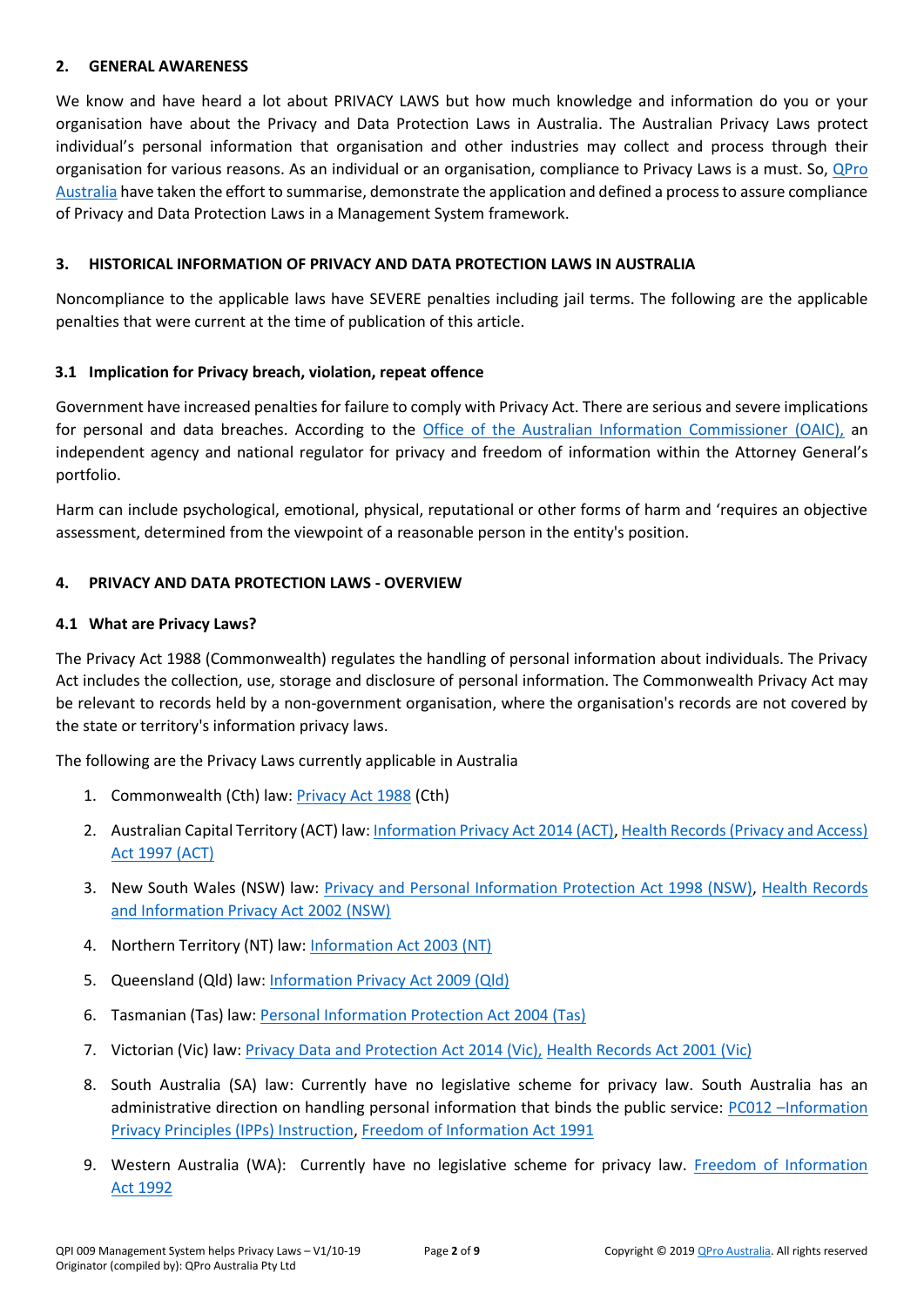For more information about the privacy of each states in Australia refer to the details on the Office of the Australian Information Commissioner (OAIC) [website.](https://www.oaic.gov.au/privacy/privacy-in-your-state/)

To understand the Privacy Laws, it is important as an organisation or as an individual to know, what is personal information? Office of the Australian Information Commissioner (OAIC) have briefed the details on their website [personal information.](https://www.oaic.gov.au/privacy/your-privacy-rights/your-personal-information/what-is-personal-information/)

The OAIC office helps individuals and organisation with various information and details required for an organisation including their roles and responsibilities, guidance and advice, tips for good privacy practice and more.

Apart from the basic Privacy Laws listed above there are similar other acts that are either state or territory specifics in Australia. Examples of such laws are;

- Health Records Act
- **Q** Telecommunication Act
- **Workplace Surveillance Act**
- **Q** Freedom of Information Act
- **And many more**

Refer the previous article '[Statutory and Regulatory Requirements](https://www.linkedin.com/pulse/statutory-regulatory-requirements-insight-clarity-wilson-fernandez/?trackingId=KxZWW09nXiSSGa0AEfVmHg%3D%3D)' published on 30 September 2019.

For a study purpose, a research was done and did came across this online bulletin that provided a thoughtful commentary on Privacy Law in Australia and privacy reforms. Thought to [share](http://classic.austlii.edu.au/au/journals/CommsLawB/2014/1.pdf) with the readers.

# **4.2 Why is Privacy laws important?**

Privacy laws are important in our day to day businesses. It helps organisation to know their responsibilities as to how they process individual's personal information. The privacy laws assure that personal information in today's time are not misused or violated. Any violation and/or failure to comply a legal requirement e.g. federal and/or state laws can jeopardise business integrity, ethics and the consequences may result in a fine or penalty and possibly a custodial sentence for the person or persons responsible or organisation.

So, as an individual and organisation, we need to be aware, understand and comply to the privacy and data protection laws.

# **4.3 Do privacy laws apply to everyone?**

Every organisation big or small, all have a responsibility to assure greater assurance in protecting the privacy of an individual e.g. collection, handling, storing, processing, using, recording, sharing, publishing, correction or disclosure of personal information etc. all aspects of our personal and business processes.

Organisation whose annual turnover exceeds A\$3 million in any year since 2001 or if they have a lower annual turnover but are nonetheless a regulated organisation under the Privacy Act. If organisation is subject to the Privacy Act, they must take reasonable steps to protect personal information they hold from misuse, interference and loss, as well as unauthorised access, modification or disclosure (**Data Security Obligation**).

It doesn't mean that small operators and individuals can get away from compliance to the applicable Federal and state Privacy Laws.

To understand the privacy, it can be classified into some separate, but related models:

- **Q** Data Protection (Information Privacy) which involves the establishment of rules governing the collection and handling of personal data such as credit information, medical and government records
- Communication Privacy which covers the security and privacy of mail, e-mail, telephones and other forms of communication such as public announcements in media, newspaper, journals etc.
- **Q** Bodily Privacy which concerns the protection of individual's physical being against invasive procedures such as genetic tests, drug testing and cavity searches; and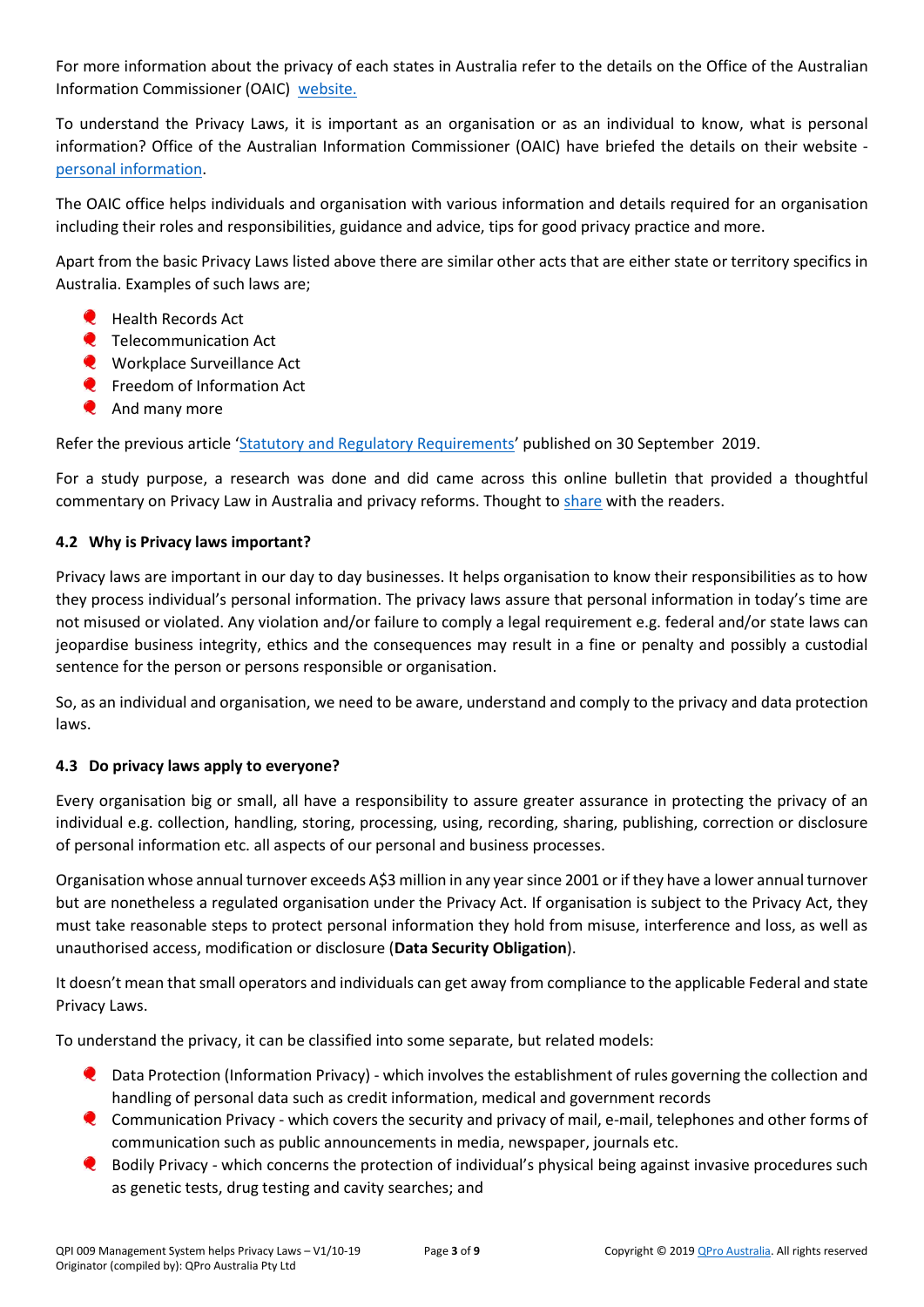$\bullet$  Territorial Privacy - which concerns the setting of limits on intrusion into the domestic and other environments such as the workplace or public space. This includes searches, video surveillance and ID checks etc.

## **4.4 How aspects of privacy matters are typically handled in an organisation?**

Many businesses these days operate and deliver their products and services locally, nationally or internationally. The organisation has various means to gather individuals or organisation personal information in person, electronically, company website (cookies), auto acceptance of terms and conditions and/or by third-party, supplier chain, contractors and so forth. In some cases, by theft knowingly or unknowingly e.g. online auto information gathering hack, misguiding information, violating the trust and privacy, collection of organisation information and marketing materials, organisation or individuals' intellectual properties by competitors etc.

So, all information that is processed in an organisation of their stakeholders (internal and external) needs to be protected and respected by the organisation. Just like any other legal requirements (statutory and legislative), organisation is obliged to comply the legal requirements including the Privacy Laws.

## **4.5 Integration of privacy law in a management system**

Any certified or non-certified management system in an organisation must comply the mandatory legal requirements. Privacy and Data Protection Laws is one of the broader and generic law that is enforced by state and/or federal government. Hence, it becomes part of the business practices.

Organisation have an obligation to assure that they comply to the requirements of Privacy and Data Protection Laws, and their employees are aware, understand, respect and observe the requirements.

So, it makes sense to include and integrate the Privacy and Data Protection Laws (legal requirements) into the management system. A good practice for an organisation is to lead and demonstrate that they are committed, responsible, supportive and practice to ensure that legal requirements are effectively implemented across their business practices. The process involves formal training at all levels. Depending on the type of services the organisation provides, they may consider comprehensive training programs to assure compliance of the legal requirements e.g. Privacy and Data Protection Laws.

The figure below illustrates that the Privacy and Data Protection Laws (legal requirements) is part of the ISO 9001:2015 management system used for demonstration purpose. Legal requirements can be part of any other management systems too.

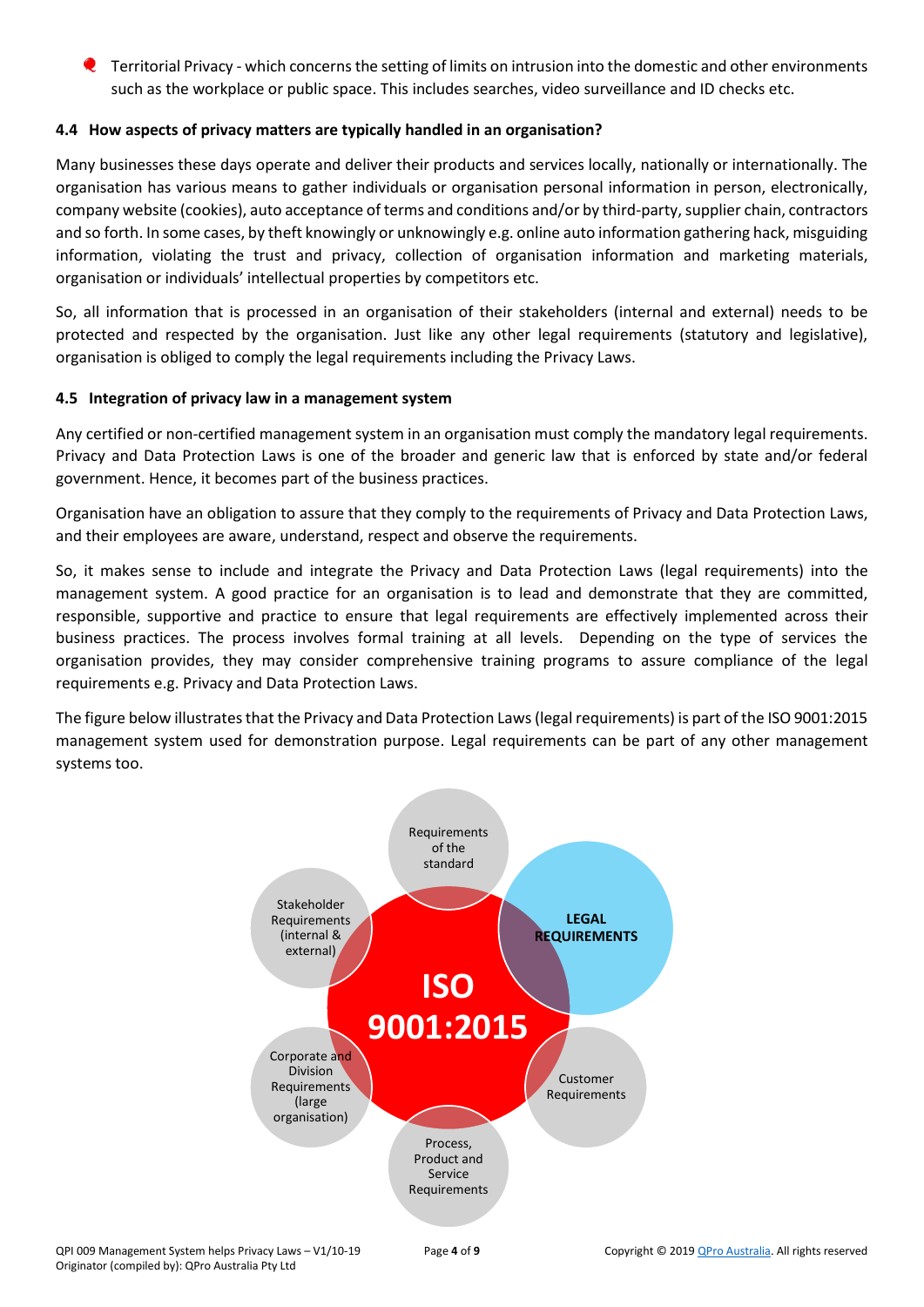## **4.6 Typical examples of Privacy and Data Protection Laws in an organisation**

The Privacy and Data Protection Laws covers broadly all aspects of an individual's privacy matters in Australia. For details, refer the links given in the section 4.1. The appropriate privacy and data protection laws applies to business processes and practices. Most business have processes that may have practices like information collection, recording, handling, storage (physically and/or electronically), processing of information, use and share of information, publishing, correcting or disclosing of personal information etc. Some of the typical examples includes e.g.

- 1. Collection and recording of private information through various medium for the scope of the topics by businesses or individuals or entity. Source examples such as
	- **C** Forms (hardcopy or electronic) various
	- **Q** Internet gathered information
	- **Q** Health and safety records | Medical reports
	- Personnel file
	- **Employment records**
	- **Q** Data and information recorded electronically
	- **Q** Voice recording devices
	- $\bullet$ Mobile phones, computer, laptops and similar electronic equipment
	- **Q** Outsourced agents or organisation used by the organisation
	- $\bullet$ Online and web-based recorder
	- **Electronic notes**
	- **Q** Telephone conversation and voice recording
	- Webcam recording | Video and audio conference recording
	- C Statistical data and information | Survey results
	- Travel documents | Itinerary | Hotel stay | Business and personal credit cards
	- Voluntary jobs | Internship | Temporary & permanent staffs | Casuals | Contractors
	- Sporting events | entertainment & industrial events | commercial exhibitions…
	- Video, audio and photographic evidences | Filming
	- **Q** CCTV | Monitoring devices...
	- **Q** Assessment reports and notices
	- Invoices | Statements | Purchase orders | Contract orders | Agreements various
	- **Q** Terms and conditions
	- **Q** Internal and external records management e.g. training records, source information
	- **Q** Business cards, contact details
	- **Q** Business travel and expenses
	- Sponsors details and contents
	- $\bullet$  Tracking devices
	- **Q** Financial information
- 2. Handling of private information. Source examples such as
	- $\bullet$  Processing of information through internal and/or external systems
	- Security and access levels
	- **Q** Confidentiality
	- **Q** Legible, transparent and accurate
	- **Q** Authority and responsibility defined
	- Sensitive and private information | Confidential & classified
	- **Process and training materials**
	- Research and development
	- $\bullet$  Survey and data analysis
	- **Q** Identity fraud
- 3. Processing of private information. Source examples such as
	- $\bullet$  How information is processed in a secure manner
	- **Access levels (security and confidentiality)**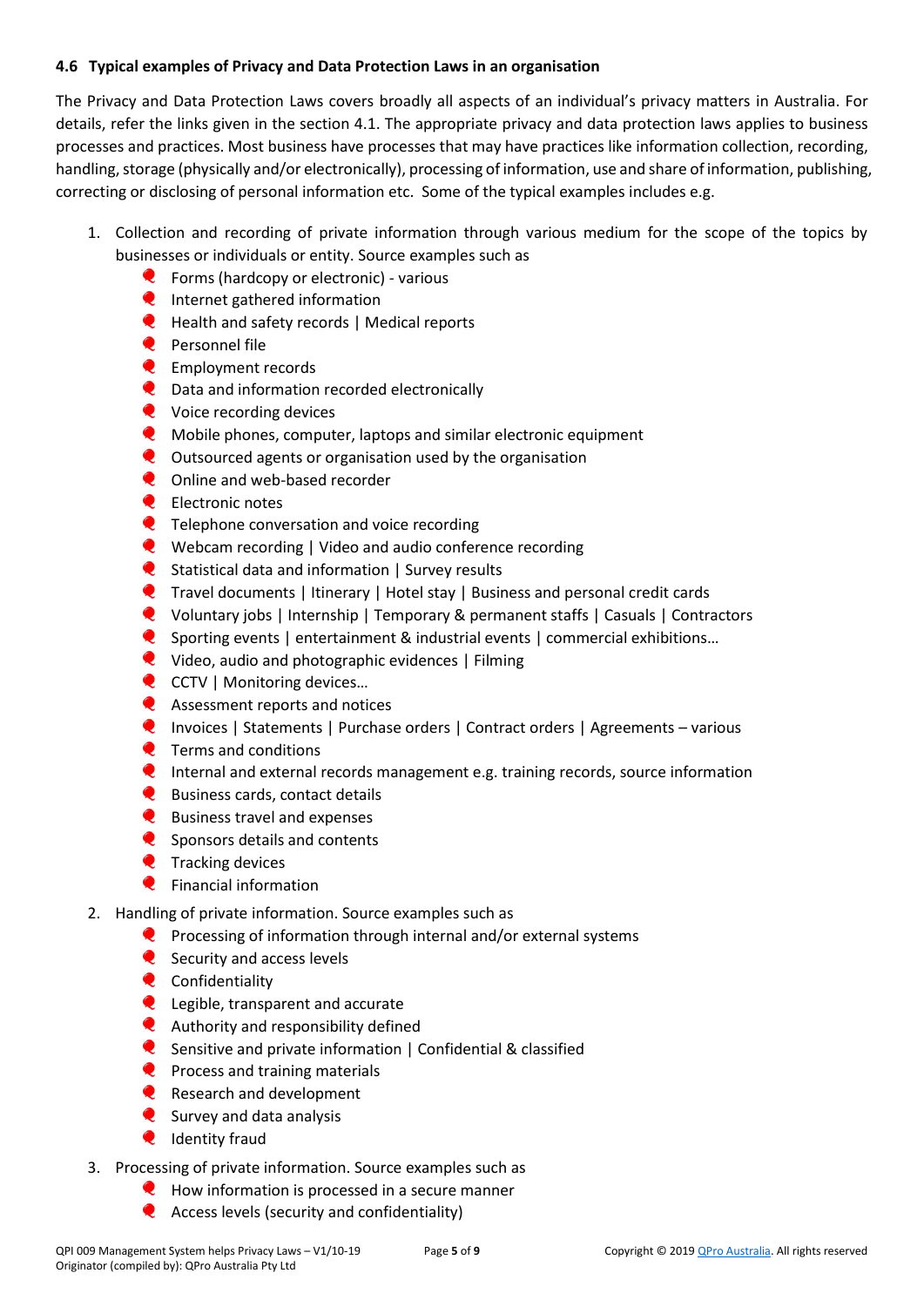- Think about who, what, why, where, when… before the information is processes
- $\bullet$  Scope and applicability
- Users are trained, coached, aware of privacy laws, conduct information sessions etc.
- **Q** Passwords and login
- **C** Management of information (internal and external)
- **Q** Information technology
- **E** Equipment and user security
- Travel documents | Itinerary | Hotel stay | Business and personal credit cards
- **Processing of information by personnel (internal and external)**
- **Q** Confidential agreements by processors
- **Q** Office & location safety and security
- **Q** Access to cleaners, contractors (afterhours)
- **Q** Business ethics and practices
- **Q** Housekeeping rules working with sensitive and confidential information
- **Q** Identity theft due to weak processes and systems
- **Q** Lost or stolen data
- $\bullet$  Handout of information to the wrong person (accidental or intentionally)
- **Q** Lack of mandatory guidelines and agreements (safety and security) for use of equipment e.g. laptops, vehicles, mobile phones, electronic gadgets, websites etc.
- 4. Storage of private information. Source examples such as
	- As hardcopy or electronically maintained (website, intranet, internet, extranet, record safe etc.)
	- **Q** Access to storage locations
	- **Q** Fire and water safe
	- **Q** Only authorised person access
	- Retrievable for audit, assessments, individuals right etc.
	- **Q** Database, public domain, cloud storage etc.
	- Standalone computers and laptops
	- Company mobile phones or similar electronic devices
	- Servers (onsite, offsite, remote...)
	- **Q** Intellectual property
	- **Q** Archives (physical and electronic)
	- **Q** Low level security encryptions & firewalls
	- **Q** Users are incompetent
	- **Q** Access to cleaners, contractors (afterhours)
	- Easy access to sources e.g. storage facilities, online login, cabinets, unlocked areas…
	- Use of public venues and locations to access information (potential business risks)
- 5. Using and sharing of private information. Source examples such as
	- **Q** Personal information is accessed or disclosed
	- **C** Sharing electronically or as hardcopy with internal and external stakeholders
	- **Q** Agency or entity working for an organisation
	- **Q** Forwarding information between organisation
	- **Q** Transfer of information when an organisation is acquired
	- $\bullet$  Records sharing in private and public domain
	- $\bullet$ Minimum or no security and confidentiality protocols
	- $\bullet$  Easily available
	- **Q** Local drives with access (organisation is unaware of it)
	- **Q** Poor management of information
	- C Noticeboards, newsletters, marketing materials...
	- Employees sharing information through personal contacts and electronic means in social media world (intentionally or unknowingly)
	- **Q** Lack of formalised training and awareness to users/stakeholders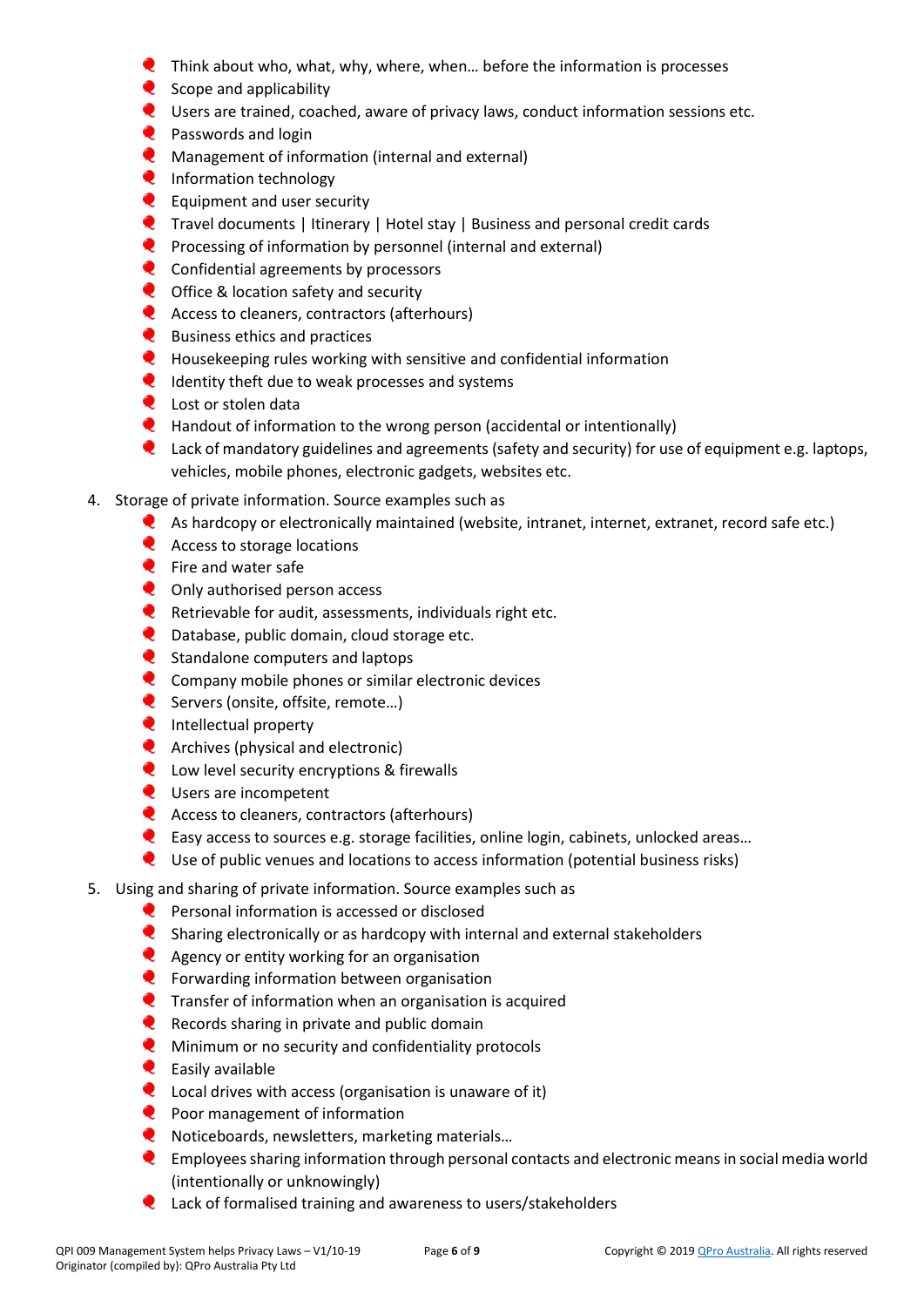- $\bullet$  Faxing and emailing of private information without encryptions
- $\bullet$  Sending attachments that may contain sensitive and confidential information
- Use of public Wi-Fi systems to login (potential risk to business)
- Use of laptops and other electronic devices in public zones e.g. airports, hotels, restaurants, parks (desktop on the go have associated risks)
- Workshops, seminars and presentation done in public venues
- $\bullet$ Sharing of login details including password with team or individuals (business risks)
- **Q** Unsecured portals and devices
- 6. Publishing of private information including personal data. Source examples such as
	- **Q** Organisation newsletter, website, intranet, internet, extranet, database
	- $\bullet$  Public newspaper, journals, magazines, books
	- C Social media e.g. Facebook, LinkedIn, Twitter, WhatsApp...
	- **C** Conference, seminar, workshops, presentation, webinar etc.
	- **Q** Video and audio conference
	- Security breach and/or system hack (weak firewalls and encryptions)
	- $\bullet$  Faxing and emailing of private information without encryptions
- 7. Correcting of private information. Source examples such as
	- **C** Falsifying or fabricated information
	- **Q** Incorrect information
	- $\bullet$ Defamation due to incorrect information that caused harm
	- $\bullet$  Intentional or unintentional use of information
	- $\bullet$ Data and information correction electronically
	- Systemic error during processing that may cause harm
	- **Q** Untrained personnel
	- $\bullet$ Obsolete information
	- Security breach
	- **Q** IT system hack
	- **Q** No security or antivirus
	- $\bullet$ Sharing of login details causing harm

Think of the applicability and scope for the information gathered by an organisation or individual or entity. It is no point in regretting later, if there is a serious breach of the conduct or violation to observe individuals' private information. The above practices are at bear minimum regular and routine observations. So, organisation, entity and individuals need to be aware, always understand and maintain safe practices in the management of personal and data information system. Ignorance is not an excuse in the event of a noncompliance or breach of Privacy and Data Protection Laws.

Depending on the type of business an organisation operates, it is crucial to have right measures in place and recommend operating an appropriate management system to safeguard the data, information and security of your customers, individuals, products and services.

To some businesses the Privacy and Data Protection Laws are critical due to the nature of products and services they offer to their clients e.g. medical, banking, information technology (IT), social security, sporting events, telecommunication, financial institutions, education departments, taxation departments, consultancy firms operating for security and high-tech industries, airport business, travel and hotel industry, entertainment industry, utility businesses etc.

#### **4.7 Why would a management system help?**

Management system framework brings in a discipline and formalises the processes of the organisation and ensures that applicable legal requirements are reviewed, assessed and complied through this formal process. Why take a chance of being ignorant or apply on a need basis? This would potentially be a risky way to operate a business.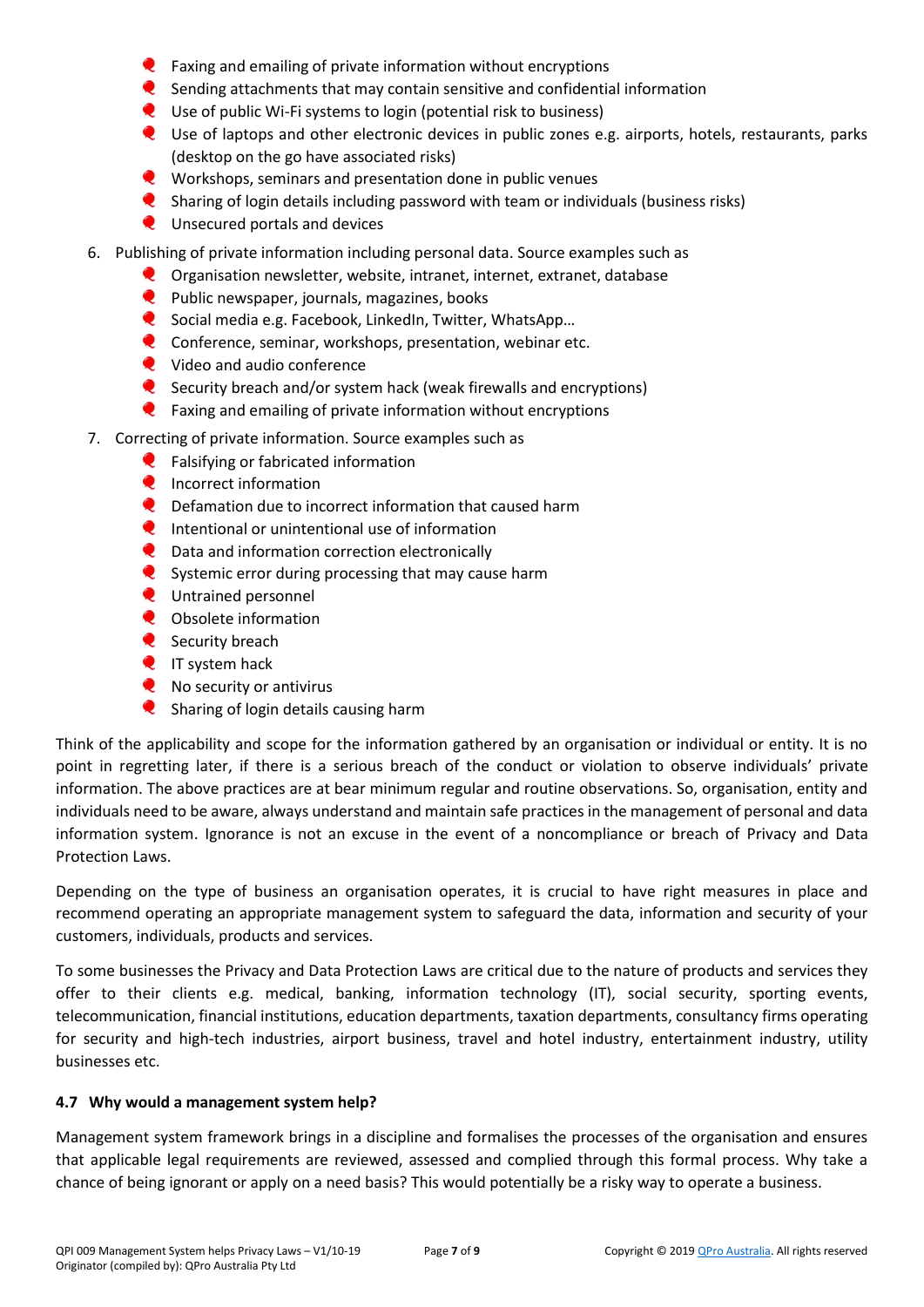Organisation operating a certified management system(s) have benefited directly or indirectly through certification process. There are several benefits for an organisation who have implemented, certified and maintained an effective management system. Read some of the articles published by [QPro Australia.](https://www.qproaustralia.com.au/ms-information.html)

Just like any legal requirements, a formalised management system framework would ensure that Privacy and Data Protection Laws are effectively developed and implemented. This process ensures that organisation would deliver with confidence the best possible products and services to their customers. It also assures and demonstrates best practices in a competitive and challenging environment. In return, organisation would sustain effective business practices, develop business growth, improve stakeholder's relationship, promote brand reputation, protect intellectual property and more.

A formalised management system also ensures that all business records are effectively maintained. This is vital information that organisation requires to retain records both hardcopy and/or softcopy (electronics).

# **4.8 Key aspects of a management system consideration**

Any national or international management system standards have the basic consideration as illustrated in the figure at section 4.5

The management system standard requires the organisation to meet the following at minimum such as;

- $\bullet$  Identify interested parties or stakeholders
- **Q** Top management and leadership commitment and support
- $\bullet$  Purpose and scope of the management system
- Perform risk management (system, process, products, services, safety, environment, business processes, supplier and contractor risks etc.)
- $\bullet$  To develop documented information required by the standard, organisation determined\*, legal and regulatory requirements, customers etc. (\*organisation specific including operational & service specific + supplier & contractor specific documents + corporate specific – if any)
- $\bullet$  Training (coaching, mentoring and training) at all levels
- Supplier and contractor management system
- **Q** Implemented system works on a Plan-Do-Check-Act (PDCA) model
- **C** Ensure systems and processes are audited regularly
- **Q** Corrective actions are taken when deviations and/or nonconformity is evident
- **Q** Ongoing management review
- $\bullet$  Encourage continuous improvements
- **And many more assurance**

#### **4.9 Which management system is relevant to your business?**

There are several types of international and national management systems that could be implemented and certified to assure your customers with greater confidence in your system. The type of applicable management system could vary on various factors e.g. organisation needs, customer requirements, contract requirements, business commitments etc.

Immaterial of which management system, an organisation implements; the legal requirements would be part of the management system framework. Hence, a transparent system with clear pathway to all users of the management system.

The process would involve steps such as identifying the gaps, develop a plan, implement the process and certify to appropriate management systems to effectively manage their systems and processes. For additional guidance, organisation have the opportunity to consult their management system professionals or contact *QPro Australia* for assistance.